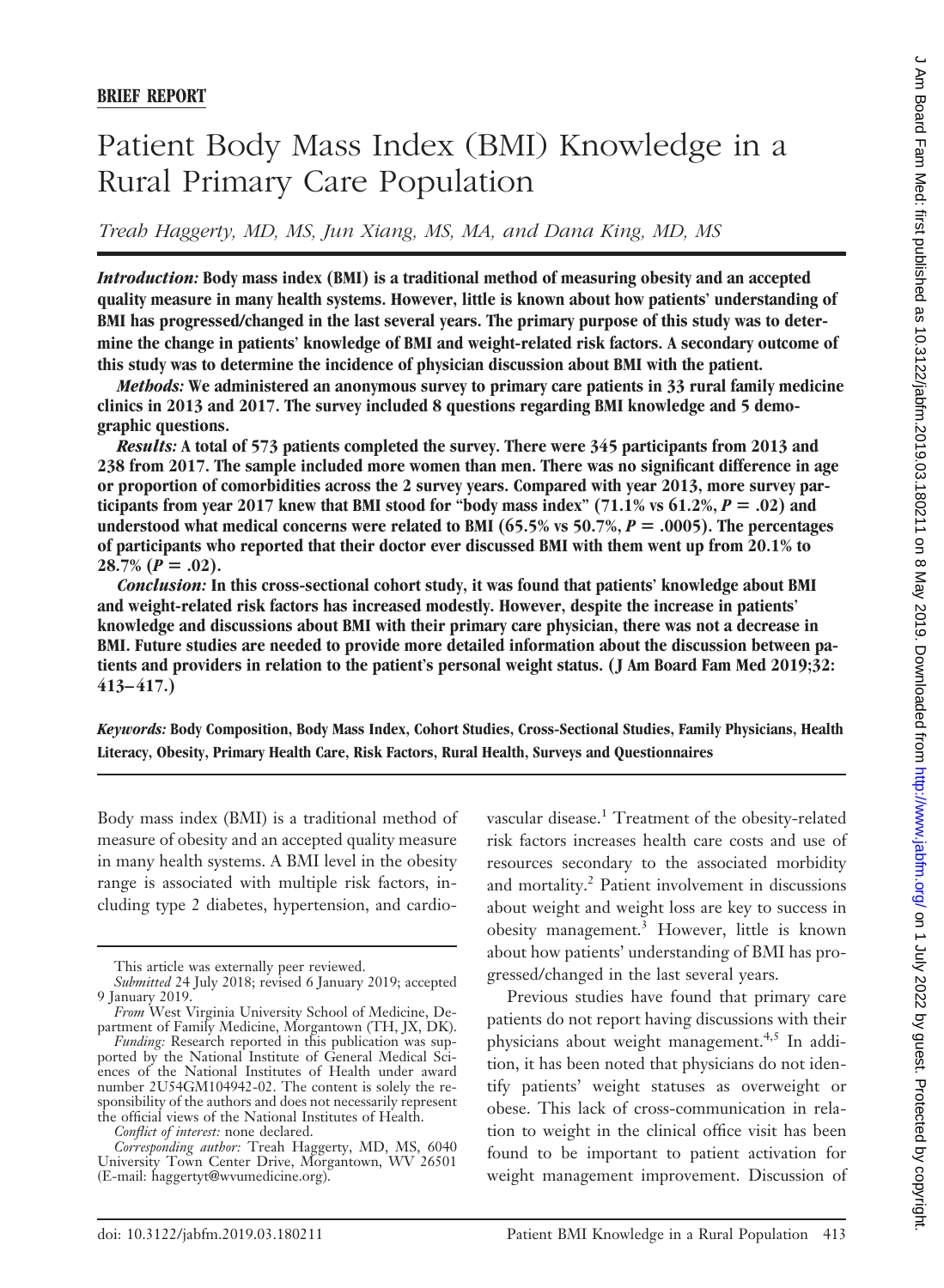BMI with a physician or other health care provider is associated with more motivation and greater weight  $loss.<sup>5</sup>$ 

Between 2013 and 2017 there has been an increase in the measurement of BMI at the practicebased level. The National Committee for Quality Assurance uses the Health care Effectiveness Data and Information Set to evaluate performance improvement tools. Through the Health care Effectiveness Data and Information Set, it was found that measurements of BMI ranged from 41.5% to 89.6% depending on the insurance plan in 2013 to  $67.1\%$  to 95% based on insurance plans in 2017.<sup>6</sup> It is believed that providers will identify patients at risk of obesity to provide intervention with improving identification of a patient's BMI. The West Virginia Practice-Based Research Network (WVP-BRN) has also participated in multiple studies related to addressing obesity in the clinical setting through the use of technology and improved patient and provider interactions.

Five years ago, the WVPBRN embarked on a statewide cross-sectional study to determine the status of BMI knowledge and discussions with providers among patients in primary care practices.<sup>4</sup> Now, 5 years later, the PBRN assessment has been repeated to determine whether knowledge and use of BMI in discussions with primary care providers has become more common and evaluate whether BMI levels changed. We hypothesize that there will be an increase in patient-level BMI knowledge in this 5-year time frame secondary to an increase in practice improvement activities and quality measurement. The primary purpose of this study was to determine the change in patients' knowledge of BMI and weight-related risk factors. Secondary outcomes measured included patient knowledge about their own BMI and whether they discussed weight management with their physician.

## **Methods**

Survey participants were recruited from rural primary care practices in the WVPBRN. The participants represent a sample of convenience at participating PBRN practices and were surveyed in the waiting room while waiting to be seen in June 2013 or June 2017 at participating practices. The surveys were assisted by medical students doing a summer externship in rural family medicine. Sixteen primary care practices in 2013 and 17 in 2017 were

contacted by West Virginia University Department of Family Medicine and gave permission to be included in the study. Patients recruited from the participating practices represented a broad geographic representation from the rural West Virginia population. An informal consent was obtained from each survey patient. The study protocol was reviewed and approved by the West Virginia University Health Sciences Institutional Review Board as an exempt study.

Patients were approached in the waiting rooms of the participating practices and invited to take the brief survey if they met the inclusion criteria. The inclusion criteria included being over the age of 18 and proficiency in reading English. Patients with cognitive impairment, had significant visual impairment, or did not report their heights and weights were excluded from the study. There was no penalty for declining to complete the survey. The patients who chose to take the survey were asked to complete the survey and dropped it into a sealed container with a mail slot. All surveys were returned to the Department of Family Medicine and accessed only by the researchers. The surveys were identified by site but not by patient.

## *Survey*

There are 13 questions in the survey, including 8 questions regarding BMI knowledge and 5 demographic questions. Questions in the survey were reviewed and refined by content experts. The BMI knowledge questions contain both open-end questions, such as "what does BMI stand for" and "A BMI of 25 or greater means...," and "yes or no" questions, such as "Have you heard BMI before?" and "Do you know what your BMI is?" The demographic questions collected information regarding the patient's age, sex, height, weight, and comorbidities, such as hypertension, high cholesterol, obesity, diabetes, and sleep apnea.

## *Statistical Analysis*

Data from 2013 and 2017 were entered separately and combined later by the same researcher. The 5 open-end questions regarding BMI knowledge were judged "correct" or "incorrect," with 1 point assigned to the correct answer and 0 point assigned to the incorrect answer. A patient would be assigned a total score of 0 to 5 points regarding the numbers of correct answers to the 5 questions. Patient BMI was calculated based on self-reported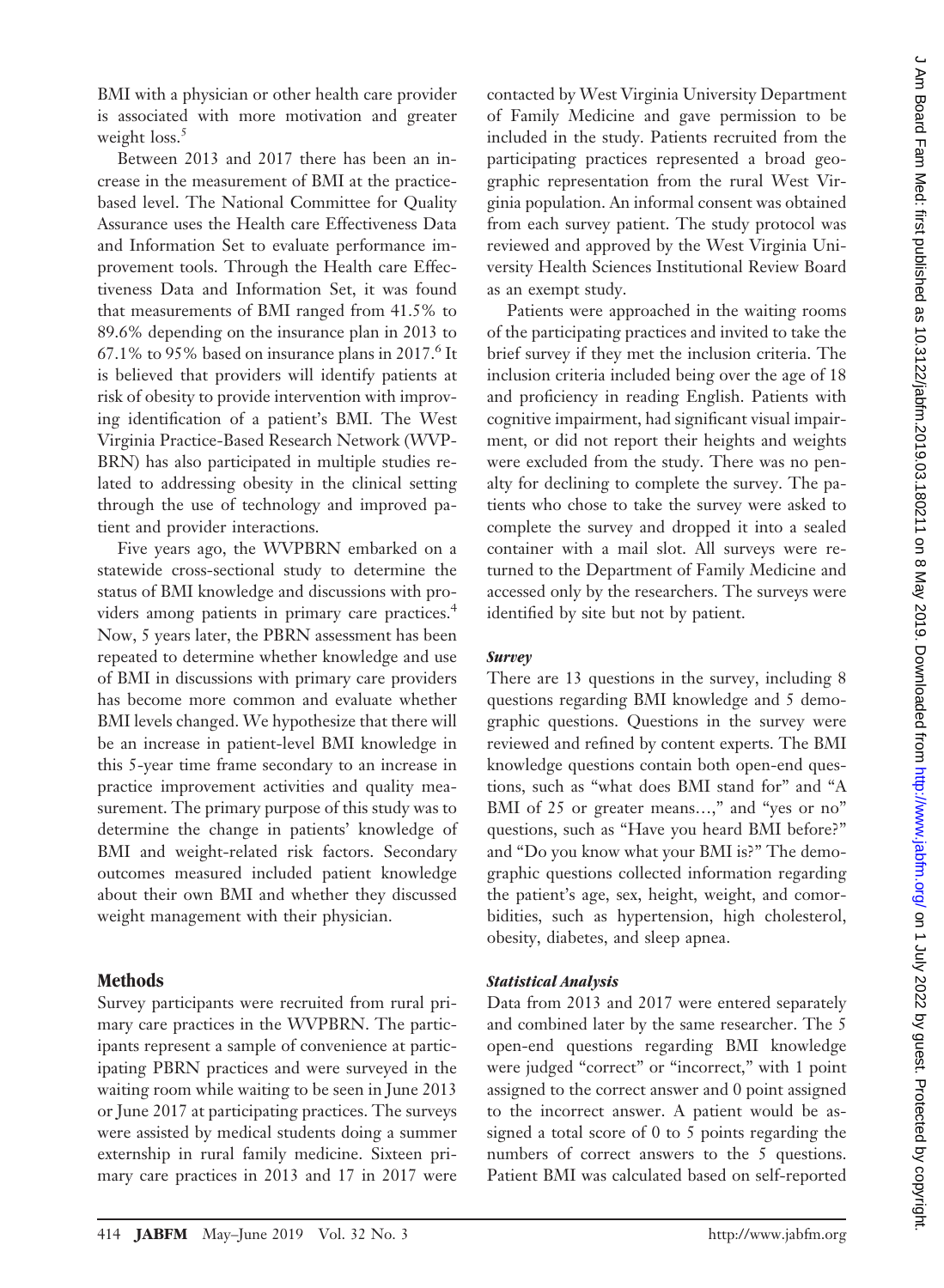| $\sim$                                                                                     |                          |                       |            |  |  |
|--------------------------------------------------------------------------------------------|--------------------------|-----------------------|------------|--|--|
| Characteristic                                                                             | 2013 Survey (n = $345$ ) | 2017 Survey (n = 228) | $P$ Value* |  |  |
| Age (mean $\pm$ standard deviation, years)                                                 | $49.6 \pm 16.7$          | $49.0 \pm 18.0$       | 0.79       |  |  |
| Sex (%)                                                                                    |                          |                       | 0.003      |  |  |
| Male                                                                                       | 43.0                     | 30.7                  |            |  |  |
| Female                                                                                     | 57.0                     | 69.3                  |            |  |  |
| Calculated BMI based on self-reported height<br>and weight (mean $\pm$ standard deviation) | $29.0 \pm 7.1$           | $30.4 \pm 7.3$        | 0.04       |  |  |
| Weight status based on BMI calculated from<br>self-reported height and weight (%)          |                          |                       | 0.09       |  |  |
| Under weight $(<18.5)$                                                                     | 2.3                      | $\overline{0}$        |            |  |  |
| Normal weight (18.5 to 24.9)                                                               | 27.0                     | 24.0                  |            |  |  |
| Over weight $(25 \text{ to } 29.9)$                                                        | 31.3                     | 31.7                  |            |  |  |
| Obese $(\geq 30)$                                                                          | 39.4                     | 44.3                  |            |  |  |
| Presence of self-reported comorbid conditions<br>$(\% )$                                   |                          |                       |            |  |  |
| Hypertension                                                                               | 41.4                     | 43.0                  | 0.70       |  |  |
| Hyperlipidemia                                                                             | 34.2                     | 30.3                  | 0.32       |  |  |
| Diabetes mellitus                                                                          | 14.5                     | 19.3                  | 0.13       |  |  |
| Sleep apnea                                                                                | 9.9                      | 12.7                  | 0.29       |  |  |
| Obesity                                                                                    | 25.8                     | 28.5                  | 0.48       |  |  |
|                                                                                            |                          |                       |            |  |  |

#### **Table 1. Demographic Characteristics of Body Mass Index Survey Patients**

BMI, body mass index.

\*Comparisons of demographic characteristics between the patients in 2013 and the patients in 2017 using Mann-Whitney *U* test for continuous variables (age and calculated BMI) or  $\chi^2$  test for categorical variables (sex, BMI group, and presence of comorbid conditions).

heights and weights and categorized into 4 weight groups: underweight (BMI,  $\langle 18.5 \rangle$ , normal weight (18.5 to 24.9), overweight (25 to 29.9), and obese  $(\geq 30).$ 

Descriptive statistics were performed for participant demographic information, prevalence of selfreported comorbidities, categorical BMI status, and BMI knowledge.  $\chi^2$  analysis was used to evaluate the change between the 2 survey years in patients' comorbidities and BMI knowledge based on individual questions. The nonparametric Mann-Whitney *U* test was used to compare the difference between the 2 survey years in age, calculated BMI, and the total score of BMI knowledge. A *P* value of less than 0.05 was considered statistically significant for all tests. SAS (version 9.4, 2013, SAS Institute, Inc., Cary, NC) was used for the analysis of this study.

## *Setting*

Practices were located in the WVPBRN. The WVPBRN is comprised of 94 clinical practice sites located in West Virginia. Each practice site is an outpatient primary care setting.

# **Results**

A total of 573 patients who completed the BMI survey were included in this study. There were 345 participants from 2013 and 238 from 2017. The average BMI increased from 29.0  $\text{kg/m}^2$  to 30.4 kg/m<sup>2</sup> from 2013 to 2017 ( $P = .04$ ). This increase in BMI was consistent with the increase in BMI in West Virginia's population.<sup>7</sup> There were consistently more female than male participants in both survey years (Table 1). There were no significant differences in the age or the proportion of comorbidities between the 2 survey years.

Table 2 presents the comparison in BMI knowledge between year 2013 and 2017. Compared with year 2013, more survey participants from year 2017 knew that BMI stood for "body mass index" (71.1% vs 61.2%,  $P = .02$ ) and understood what medical concerns were related to BMI (65.5% vs 50.7%,  $P = .0005$ ). Small proportions of participants could correctly define BMI by categories and knew their personal BMI in both cohorts. From year 2013 to 2017, the percentages of participants who had heard of BMI before the survey and reported that their doctor ever discussed BMI with them went up from 63.3% to 71.4%  $(P = .04)$  and 20.1% to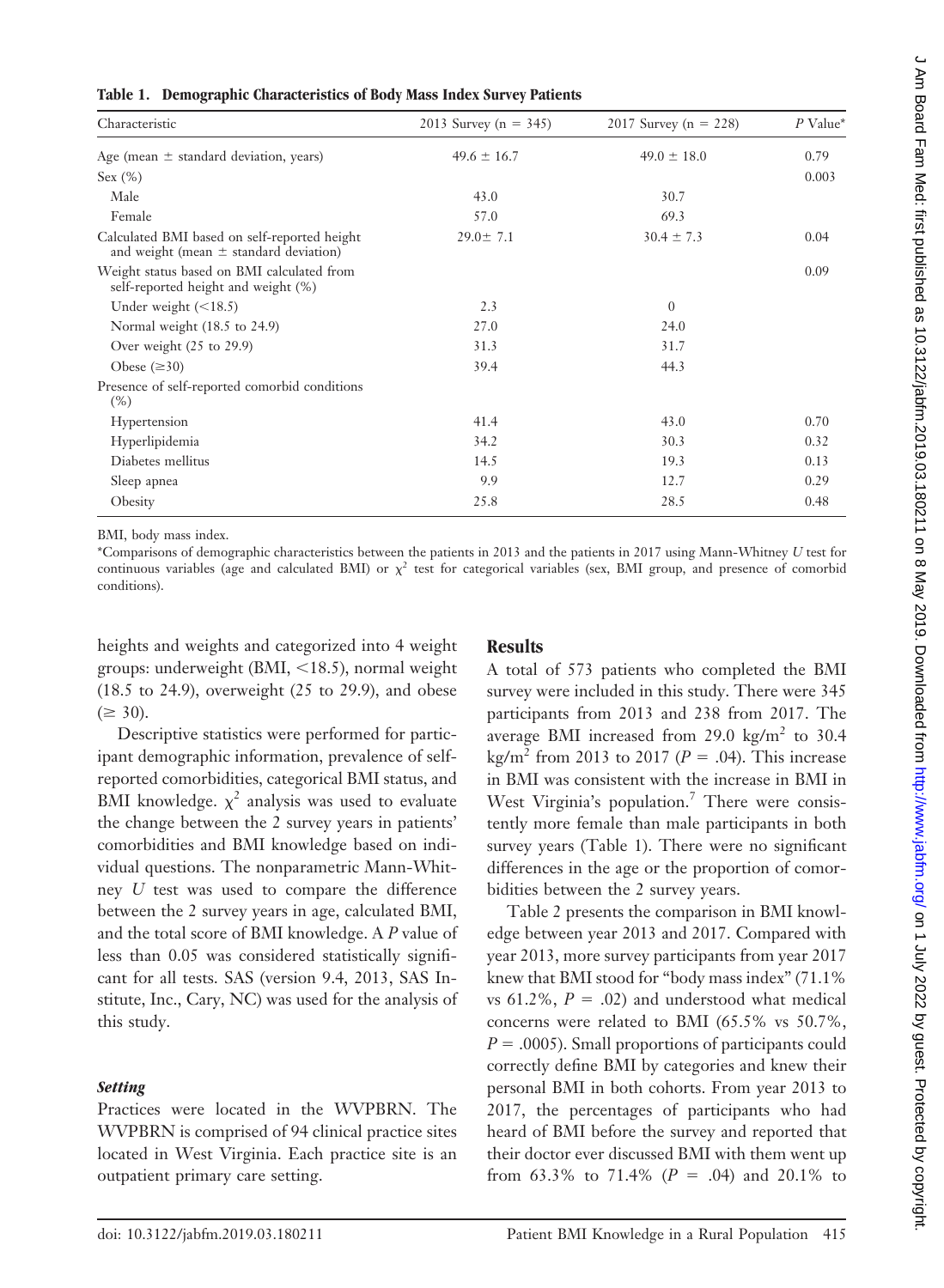|  |  |  | Table 2. Body Mass Index Knowledge of Survey Patients* |
|--|--|--|--------------------------------------------------------|
|--|--|--|--------------------------------------------------------|

| <b>BMI</b> Knowledge                        | 2013 Survey | 2017 Survey | $P$ Value <sup>†</sup> |
|---------------------------------------------|-------------|-------------|------------------------|
| What does BMI stand for?                    | 61.2        | 71.1        | 0.02                   |
| BMI is related to what medical concern?     | 50.7        | 65.5        | 0.0005                 |
| A BMI of 25 or greater means                | 18.3        | 23.7        | 0.12                   |
| A BMI of 30 or greater means                | 19.2        | 21.1        | 0.57                   |
| A BMI of 40 or greater means                | 14.5        | 20.6        | 0.06                   |
| Do you know what your BMI is?               | 19.4        | 18.2        | 0.73                   |
| Have you heard of BMI before this survey?   | 63.3        | 71.4        | 0.04                   |
| Has your doctor ever discussed BMI with you | 20.1        | 28.7        | 0.02                   |

BMI, body mass index.

\*Data are percentage choosing the correct answer or answering "yes" to the question.

<sup>†</sup> $\chi^2$  comparison of responses of BMI knowledge questions between patients from 2013 and patients from 2017.

28.7%  $(P = .02)$ , respectively. The total score of BMI knowledge in 2017 was higher than in 2013 (Mann-Whitney *U* test,  $Z = 2.6884$ ,  $P = .007$ ).

## **Discussion**

In this cross-sectional cohort study, it was found that patients' knowledge about BMI and weightrelated risk factors has increased modestly. The possible causes are not fully known, although the participants recorded an increase in discussions about BMI with their primary care physician at their clinic visits. Some possible reasons for this increase in BMI knowledge include an increase in BMI measurement as a quality measure across different insurance plans and primary care medical home certification requirements for quality improvement.<sup>6</sup> Previous literature suggests that physician discussion of healthy lifestyle increases the likelihood that a patient will make healthy lifestyle changes.5 However, despite the increase in patients' knowledge and discussions about BMI with their primary care physician, there was not a decrease in BMI in the 2017 study population.

The current findings suggest that further study is needed to produce positive change in the treatment of patients with obesity and produce real change in BMI. Interventions that solely focus on improving weight management knowledge, weight management discussions in the clinic setting, or knowledge of risks associated with obesity may not be as effective as we hoped, that is, participants did not know their personal BMI in either year of the study. It would seem that participants' knowledge of obesity is increasing, but this may not lead to a subsequent change in their own weight status.

Self-reporting weight status and weight management discussions may be a limitation for this study. Previously, it has been found that patients generally underreport their weight status on self-report surveys.8 In addition, this study did not take into consideration state and local public health campaigns to increase patient knowledge about obesity. It is not known what has caused the improvement in patient knowledge of obesity factors and BMI. Lastly, another limitation is that the 2013 and 2017 population were different and it is unknown if another factor about the populations could contribute to the study findings.

There are many factors that are correlated with patient behavioral change. Some factors that are related to behavior change include health status, cognitive impairment, age, and education level. Previous studies have shown that improving patient knowledge can be an important step in creating behavioral change.<sup>9</sup> However, patient knowledge is not the only factor needed to create behavioral change. Patient knowledge needs to be combined with self-efficacy make a behavioral change. $10,11$ This mix of knowledge and self-efficacy can be combined through the use of techniques that actively engage the patient in the discussion of behavioral change, such as shared decision making and motivational interviewing.<sup>11,12</sup>

Improvements in knowledge about BMI and weight-related risk factors could be important, although did not seem to translate into a decrease in BMI. Patients knowing their weight status and the associated risk is an important step for patient activation<sup>13</sup> in healthy lifestyle factors, but there may be other important steps as well.<sup>8</sup> Future studies